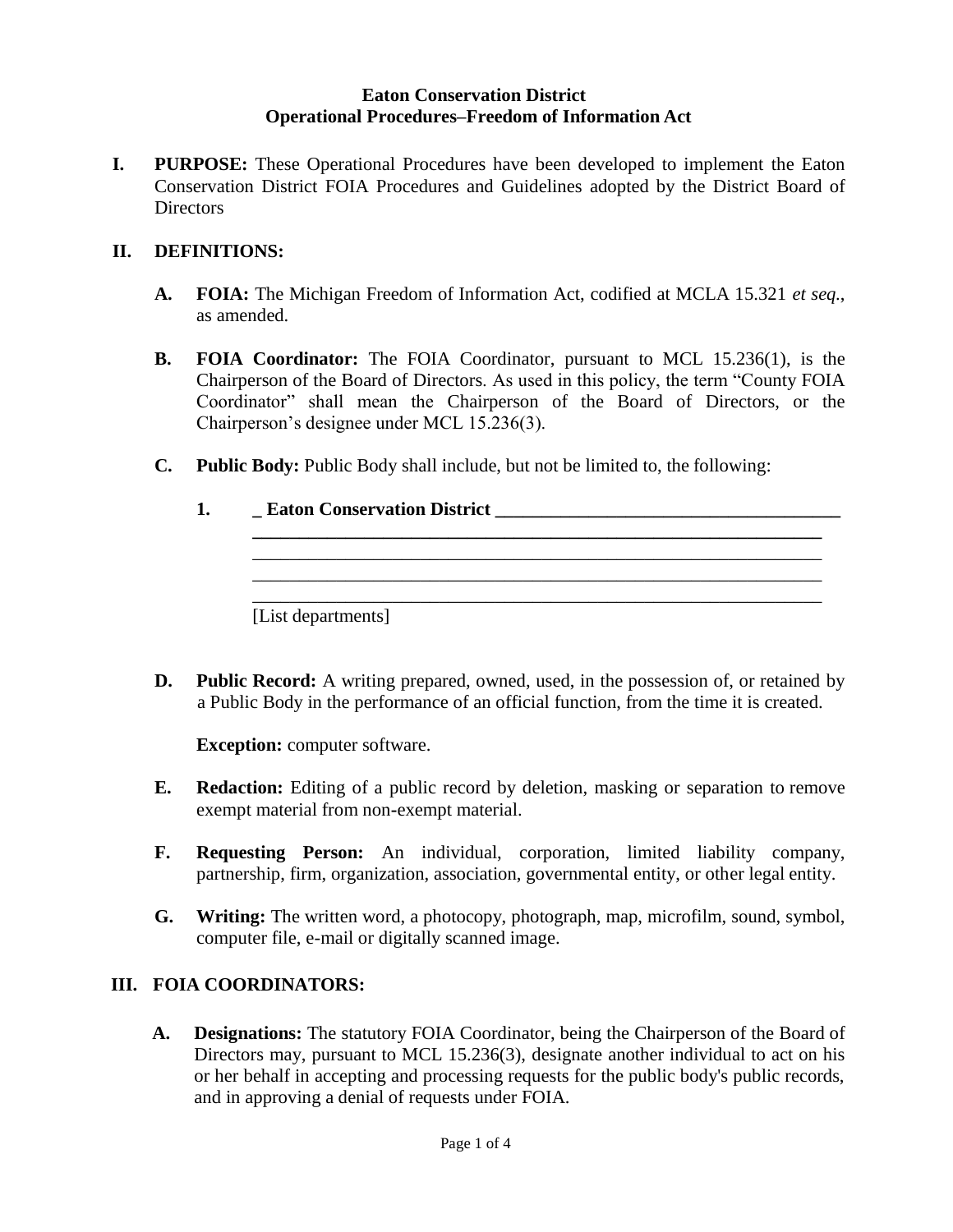**B. Responsibilities:** The FOIA Coordinator shall be responsible for accepting and processing requests for the Public Body's public records, and shall be responsible for granting or denying public records where appropriate**.**

- **1. Training:** The FOIA Coordinator shall receive training in the application of FOIA and the use of the required form packet, and shall be advised of amendments to FOIA as necessary.
- **2. Filed Requests:** The FOIA Coordinator shall keep all FOIA requests, responses and appeals on file for no less than one (1) year from the date of final response or written decision on appeal, whichever is later.
- **3. Monitoring:** The FOIA Coordinator shall ensure that any FOIA requests he/she receive by electronic device or system are monitored and responded to by a responsible person when the FOIA Coordinator or Department FOIA Coordinators will not have access to said device or system for more than one (1) business day.

## **IV. PROCEDURES:**

- **A. Receive Request:** The requesting person shall provide the Public Body with a written request that describes a public record sufficiently to enable the Public Body's FOIA Coordinator to find it. The written request may be transmitted by facsimile, electronic mail or other electronic means, but if it is transmitted by such means, it will be considered received by the Public Body one (1) business day after the transmission is made.
- **B. Forward Request to FOIA Coordinators:** All officers and employees who receive a FOIA request shall note the date of receipt on the request and forward it within one (1) business day to the FOIA Coordinator.
- **C. Review Request:** After receiving a request and within sufficient time to ensure compliance with the FOIA response requirements:
	- **1.** Determine if there is an existing public record that satisfies the request.
	- **2.** Determine if any requested records, in whole or in part, are available on the agency's website.
	- **3.** Determine if any requested records, in whole or in part, are subject to denial or exempt from disclosure.

## **D. Determine if Request Contains Grounds for Denial:**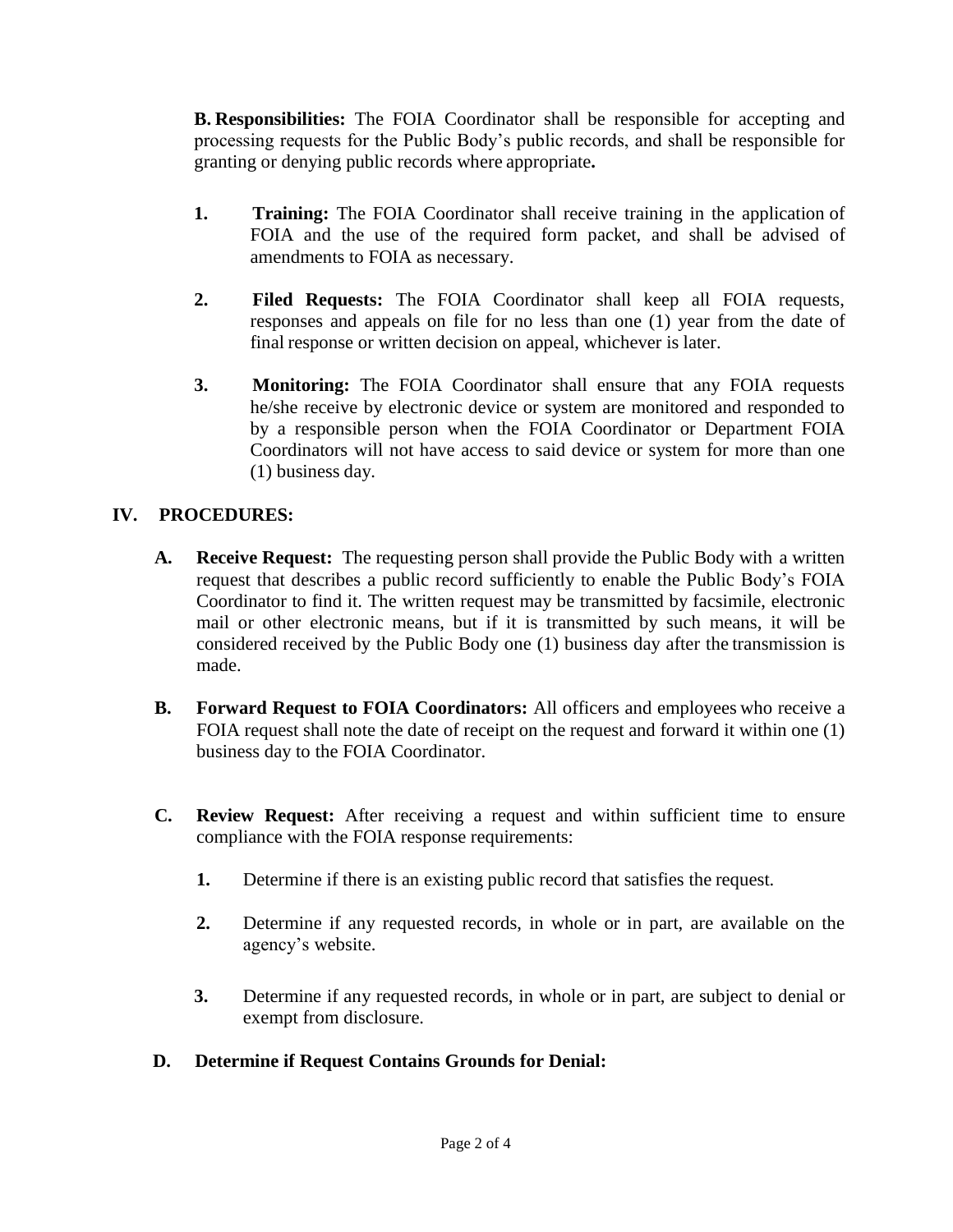- **1.** A FOIA request shall be denied if the requesting person is serving a sentence of imprisonment in a local, state or federal correctional facility.
- **2.** A FOIA request shall be denied if the requesting person does not describe a public record sufficiently to enable the Public Body to find it.
- **3.** A FOIA request shall be denied if it requires the Public Body to create a new public record or make a compilation, summary or report of information.
- **E. Examine Request for Exemptions:** The requested public records shall be reviewed as to whether, in whole or in part, they are exempt from disclosure, and whether any portions of the records are subject to redactions prior to disclosure. Any questions concerning the general legal parameters of an exemption, redactions, or applicability in a particular situation, should be directed to the FOIA Coordinator.
- **F. Reporting Status:** The Department FOIA Coordinator, or Department Head if there is no Department FOIA Coordinator, shall advise the FOIA Coordinator within three (3) business days as to whether the requested records exist and whether they are, in whole or in part, available on the website, and are subject to denial or exempt from disclosure. If additional time is necessary to provide this information, the FOIA Coordinator will be advised and provided a good faith estimate of when the information can be provided.
- **G. Redaction:** If a public record contains both exempt and nonexempt material, the FOIA Coordinator shall edit the record by deletion, masking or separation of the exempt from the nonexempt material, and shall then provide the nonexempt material to the requesting person. The FOIA Coordinator shall generally describe the redacted material, unless the description would reveal its contents.
- **H. Respond to Request:** The FOIA Coordinator shall respond to a request, within five (5) business days from the date upon which he/she receives the request, unless otherwise agreed to in writing by the requesting person.
- **I. Process Response:** If the requested record is not subject to one of the grounds for denial or an exemption, it shall be processed in the following manner:
	- **1. Response Options:** Within five (5) business days, unless otherwise agreed to in writing by the requesting person, the FOIA Coordinator shall do one of the following:
		- **a.** Grant the request.
		- **b.** Deny the request and provide the reason why the request is subject to denial or exempt.
		- **c.** Grant the request in part and deny the request in part.